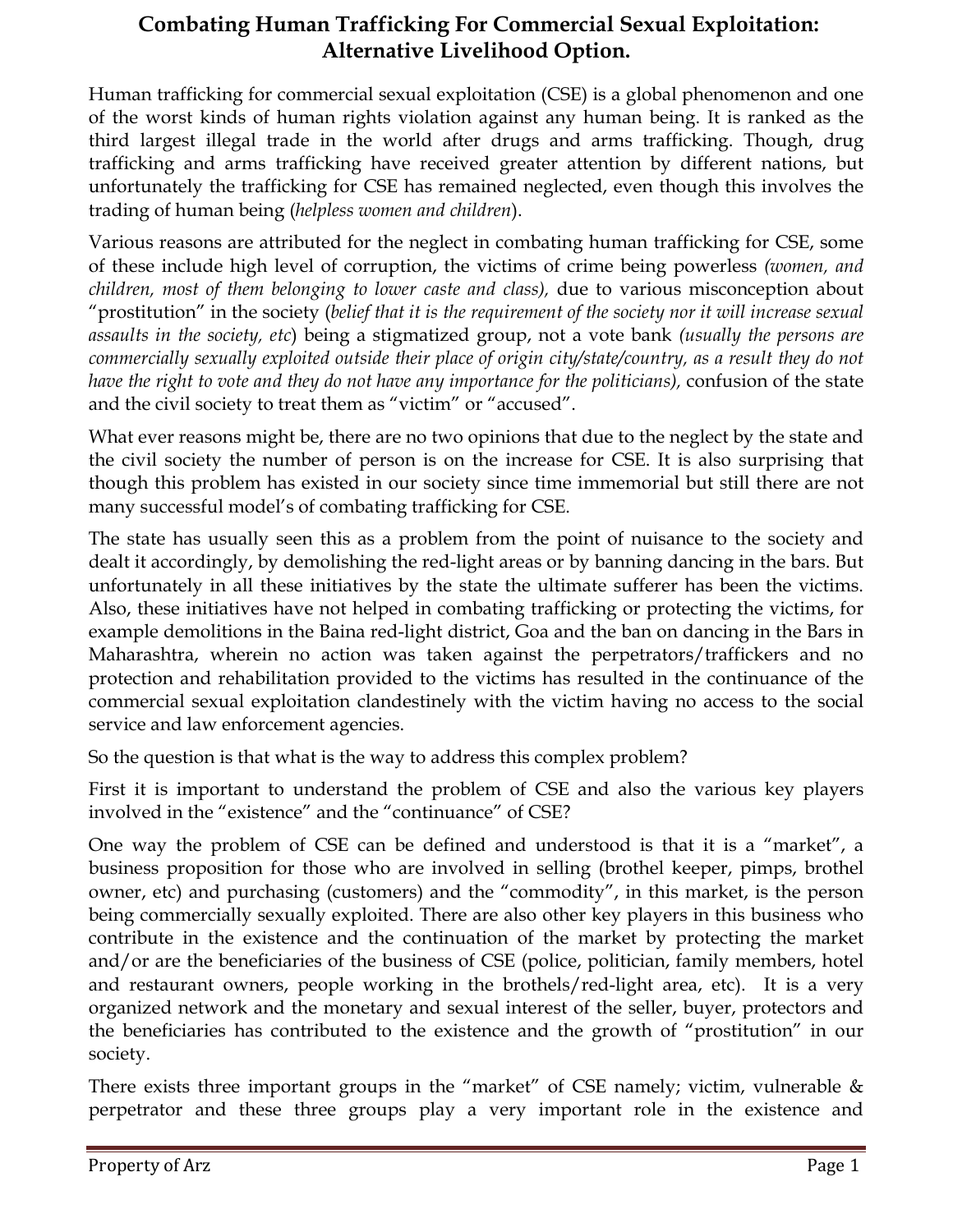continuance of commercial sexual exploitation. Therefore it is important to engage with the three groups while initiating any kind of intervention to address this issue.

The experiences and studies have shown that the socio-economic situation of a person plays a key role in the involvement of the person in the "market", as a victim or perpetrator. Therefore, it is important to have economic alternatives with proper psycho-social services as an intervention to combat human trafficking. While providing economic rehabilitation it is important that there is no discrimination based on age, gender, region and nationality.

The economic alternative would prevent vulnerable population from becoming victim or perpetrator, facilitate exit of victims from CSE, prevent re-trafficking of victims after exit and aid exit of perpetrators from CSE.

The commercial sexual exploitation affects all those who are involved in it (victim  $\&$ perpetrator) psychologically, socially, physically and financially. It usually makes a person unfit for being employable in any other occupation. Therefore, it is important to have an economic rehabilitation programme with psycho-social services and a business enterprise designed keeping in mind the target population.

*The question which is often asked,* 

#### *Is it possible to rehabilitate adult women in prostitution?*

 *Can the perpetrators be rehabilitated?* 

 *Can the victim, vulnerable and the perpetrator be rehabilitated under the same rehabilitation programme?* 

#### **Swift Wash** has demonstrated that, **"it is possible"!**

*Swift Wash,* a mechanized laundry unit, is the brain child of Arz, an NGO working in Goa, INDIA towards combating human trafficking for commercial sexual exploitation (CSE). Arz set up a mechanized laundry unit, Swift Wash in the year 2006. It is a non-residential economic rehabilitation unit providing rehabilitation to victims of CSE, perpetrators of CSE and those vulnerable to be a victim or perpetrator. The aim of the unit is to combat human trafficking for CSE by providing economic alternatives to the three important groups of CSE which contributes in the functioning and existence of the "market" of CSE namely, victim, vulnerable & perpetrator. Swift But, there is a need for a public – private partnership, whereby the resources and expertise of different organization/s comes together to address the economic rehabilitation of the members of CSE market.

The Swift Wash experiment began in 2006. Arz after working for 9 years on the issue of combating human trafficking for CSE realized that lack of economic alternatives was hampering the work of Arz in the area of prevention of vulnerable population, prevention of re-trafficking of rescued victims and the exit of victims and perpetrators of CSE.

Arz after being convinced that there is no choice but to provide an alternative livelihood option held consultation with the members of the CSE market (victims and perpetrators) about the need of the alternative livelihood option and the kind of business enterprise they wish to have. Arz after their approval that a livelihood alternative needs to be initiated conducted a detail study of the target population regarding their salary expectations,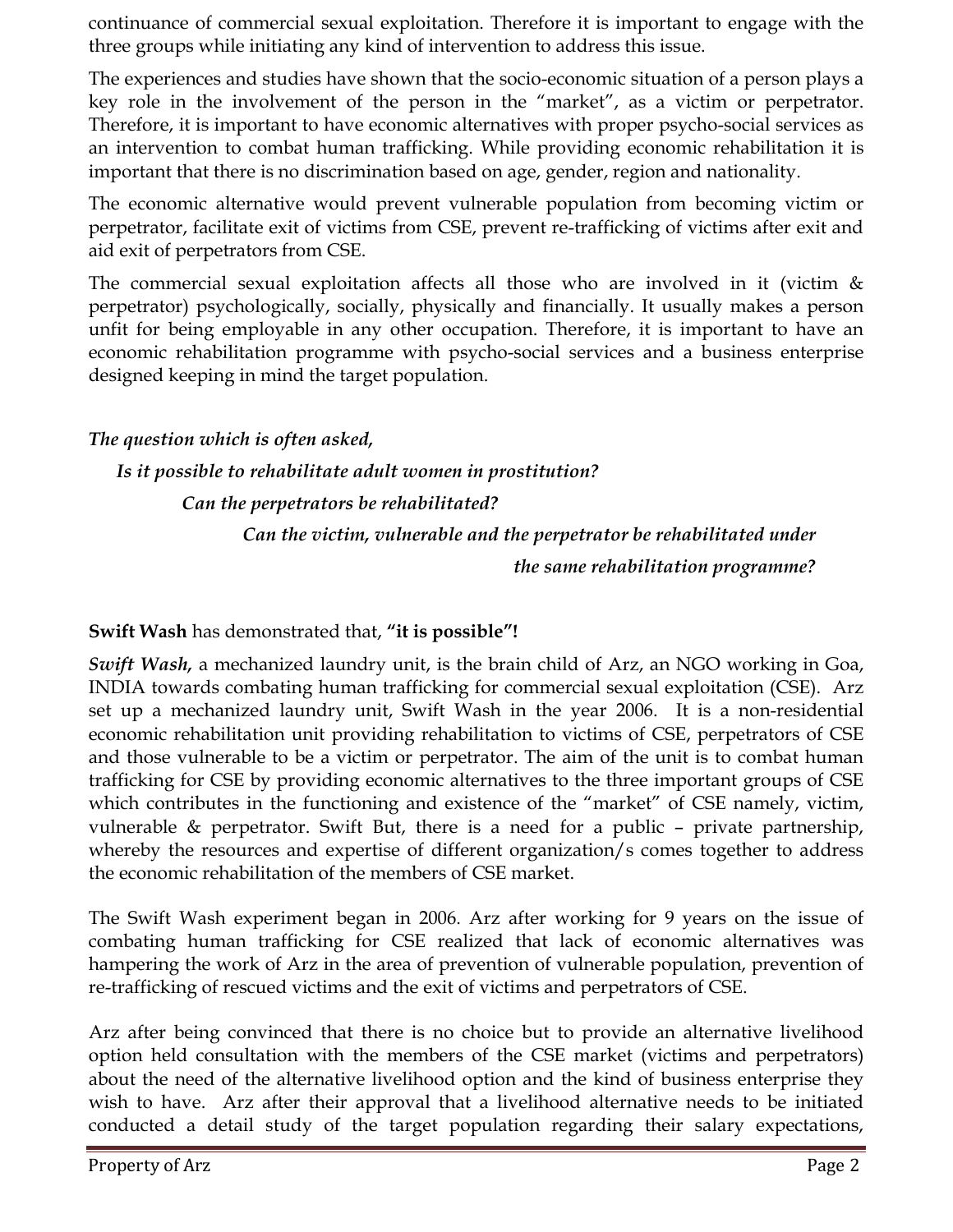behavior, skills, interests, social services required, etc. On the other hand Arz conducted a detailed business study in Goa about the possibility of different business enterprise, budget required for setting up the unit, business opportunities and risks. After the detail study Arz zeroed down to laundry.

After the finalization of the business enterprise (laundry business) Arz first educated itself about the laundry business (machinery, operation, clients, chemicals, accounting, etc). Arz meanwhile also listed down its strengths and weakness in successfully setting up the unit and running the business. Arz realized that it had a good understanding of the member of CSE (behavior, services required, etc) and a rapport with the target population, which will be handy in mobilizing them and to assist them in adjusting to a new environment and occupation. But Arz felt that it required guidance in setting up the laundry unit (kind of machinery, capacity, quantity, layout, etc), formulating a business plan, training to the beneficiaries about laundry (machinery, operation of machine, clients, usage of chemicals, accounting, etc.) and training for managing/conducting business (team work, customer relationship, etc).

Arz for setting up the unit contacted a machine supplier who not only helped in suggesting the machinery (capacity, quantity, layout, etc) but also provided machines at a very subsidized rate. For the laundry training Arz contacted chemical suppliers and hotels who had in house laundry such as Mariott, Goa who willingly conducted training free of cost. Taj was approached by Arz for the training in the management of the business. Taj conducted series of training programme and provided skills to the beneficiaries and Arz staff in management of the business.

The laundry required business for the unit. Arz contacted hotels, hospitals and pharmaceuticals who came forward and provided laundry orders to the unit.

*The Swift Wash corporate/private partners are:-* 

**Hospitality**:- Taj Group of Hotels, Taj Airways Services Caritas Holiday Home, International Center, Youth Hostel,.

**Health Care & Pharmaceuticals:**- Sanofi Aventis Pharma, Blue Cross Laboratories, Indoco Pharma, Wallace, Indipharma, Transocean, Equator, Duraline and Corlim Marine Exports Pvt Ltd, Salgaonkar Medical Research Center.

Arz felt that the unit should reach out to one and all in Goa who is either vulnerable, victim or perpetrator of CSE. Arz felt that it would not be possible for Arz alone to reach out to everyone and therefore felt the need to involve government and non-government agencies. Arz contacted the magistrates who under Immoral Traffic Prevention Act, 1956 and Juvenile Justice Board and Child Welfare Committee member under Juvenile Justice Act are expected to prevent, protect and rehabilitate, to refer girls, boys and women in their custody to Swift Wash for economic rehabilitation. The concern authorities responded positively and referred persons to Swift Wash for economic rehabilitation. The response of non-government organization was also very encouraging.

The result of all this is that, today Swift Wash is a professionally run 24 hour and 365 days laundry service which employs 40 females and 15 males working in 3 shifts. The beneficiaries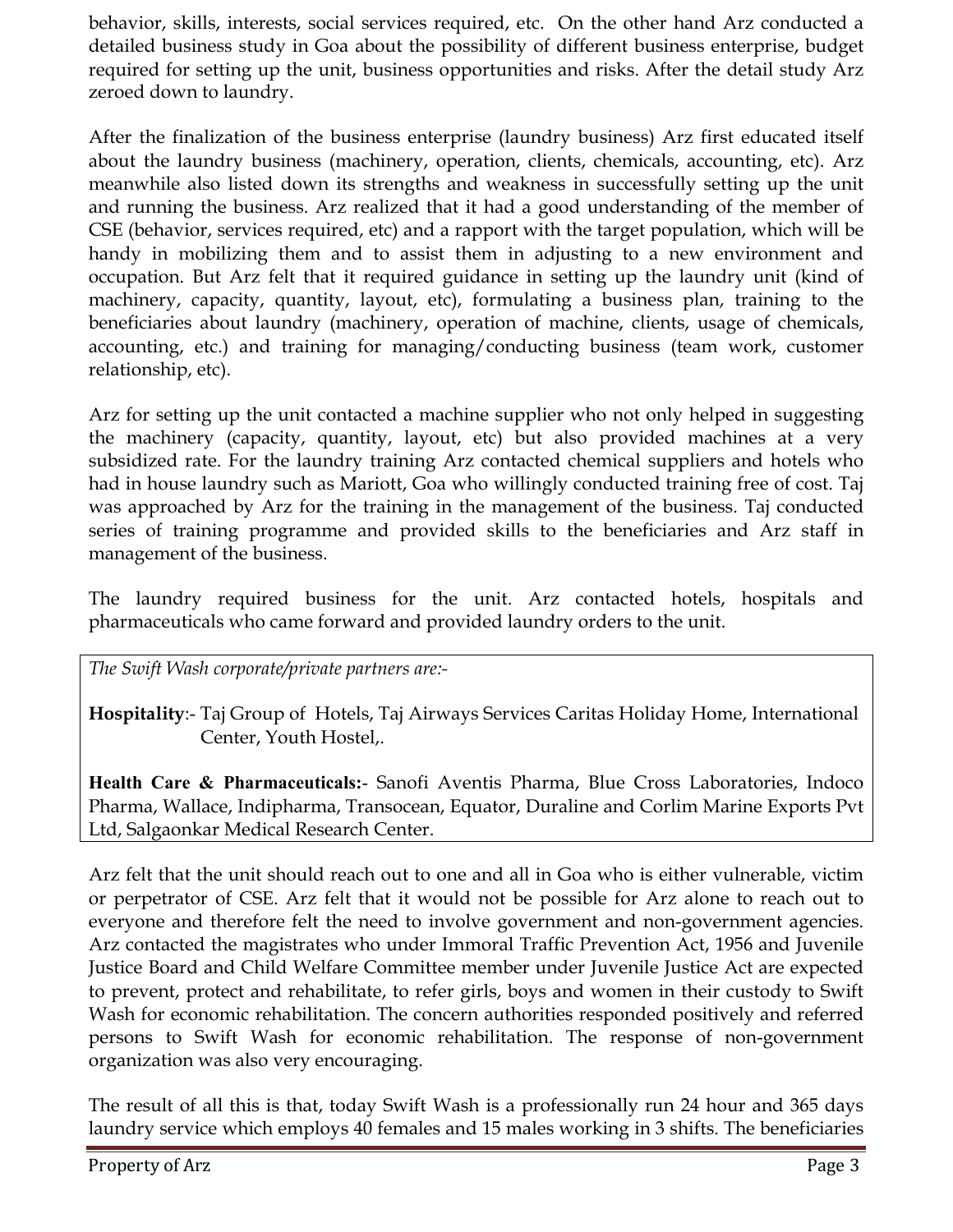include victim as well as perpetrators. The monthly business done by the unit is Rs. 4,50,000/-. It currently provides a minimum salary of Rs. 4000 to a fresher (for 8 hrs of work). The beneficiaries of Swift Wash also receive benefits such as crèche, bus service, ESI, and EPF. The women beneficiaries have a self-help group and they plan to register themselves as a women's cooperative and take over the management of Swift Wash from Arz.

In the last three years more than 150 persons have benefited from the programme (*male members and those who are vulnerable are placed by the Swift Wash with its clients after working on their behavior).* Swift Wash has not only provided livelihood options to victims and perpetrators who wanted to exit from CSE but has also prevented the local red-light district to re-operate.

Swift Wash has demonstrated in the three years of its existence that, "Public Private" partnership can do wonders, make a business enterprise successful and bring confidence among the members of commercial sexual exploitation that they can earn a livelihood other than from CSE.

Swift Wash has managed to achieve a unique non-residential economic rehabilitation model due to a well coordinated multi-pronged strategy and a multi sectoral response which involves multi stakeholders (government, judiciary, NGO's, funding organization, corporate houses and the civil society). The partnership is a fundamental requisite for ensuring the holistic rehabilitation of the members of CSE.

Based on the Swift Wash experience following **"Multi Stake Holder Approach"** is suggested for any economic rehabilitation initiative with the members of CSE market:-

#### **I. Government:**

- The government should support economic rehabilitation initiatives with infrastructural facilities, extending civic amenities at subsidized rates and providing financial concession to the unit.
- The government should create opportunities for the inmates of the government protective home and institutions registered under Juvenile Justice Act (for persons above 16 years) to benefit from the economic rehabilitation unit set up outside the unit be referring the inmates to the unit for rehabilitation and making arrangement for their transportation and security.
- The government should issue proofs of identity to victims, ration card, voting card to enable them to benefit from the government schemes.
- The government should up-scale and replicate successful economic initiatives to enable it to reach out to more persons.
- The magistrate should under sec 17 of ITPA refer victims for rehabilitation to the economic rehabilitation unit.
- The IIB & CWC should refer cases to the rehabilitation unit for economic rehabilitation.
- The government should publicize the initiative so that the needy persons benefit from the programme.
- **Provide protection to the beneficiaries of the economic rehabilitation programme from** the perpetrators.
- Provide business to the economic rehabilitation unit.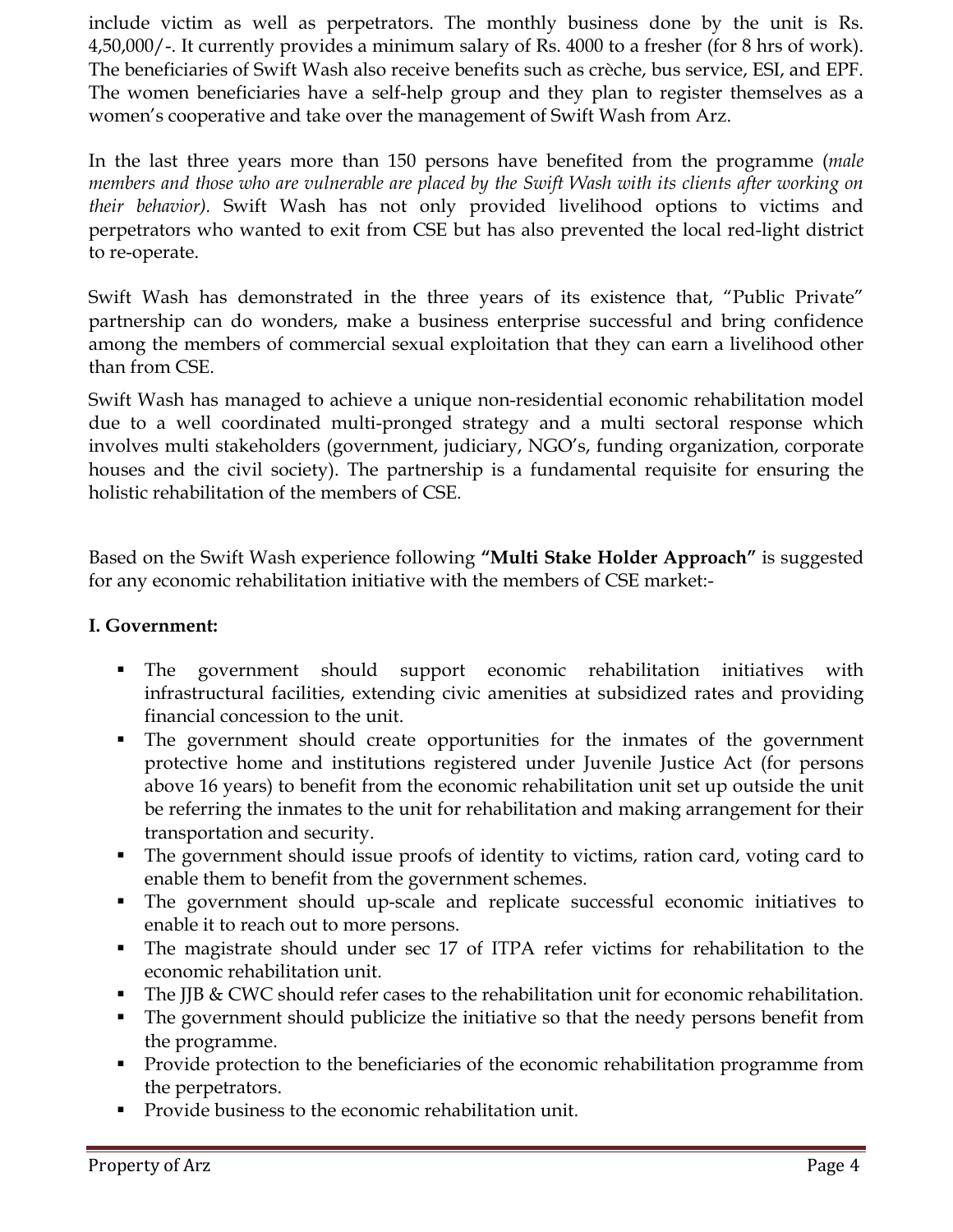- Loan on low interest and easy installment.
- **Provide land, electricity and water at subsidized rates.**
- Link it to the government schemes such as ICDS, ART, DOT, Rajiv Gandhi Rojgar Youjana, Indra Awas Yojana, etc

### **II. NGO:**

- Set up an economic rehabilitation unit after a proper assessment of business prospects and the interest and the capacity of the target population.
- Identify and mobilize the members of CSE to join economic rehabilitation programme.
- **Provide psycho-social counseling, medical care, legal counseling, after care services to** the beneficiaries.
- Provide necessary empowerment to the beneficiary to enable him/her to continue in the economic rehabilitation programme.
- Mobilize necessary training, information, awareness programme, sessions to improve capacity and performance of the beneficiaries.
- Generate awareness among the civil society, government and non government agencies and judiciary regarding possibility of rehabilitation of members of CSE.
- Advocate and lobby for a non-discriminatory economic rehabilitation (it is often found that the government and the non-government agencies while providing services discriminate on the basis of age, region and nationality).
- Work towards breaking the misconceptions regarding the members of CSE.
- Advocate for a holistic approach which includes all the members of the CSE for the economic rehabilitation.
- Facilitate partnership with government and the corporate bodies for the economic rehabilitation.
- Conduct training and sensitization programme with the government staff and the nongovernment staff to become partner and for active participation in the economic rehabilitation.
- **Create link between the target population and the government schemes**
- Support the victims in setting up the enterprise and in the day to day business management and coordination.
- Enable and empower the beneficiary to take over the management of the economic rehabilitation unit.

## **III. Corporate Houses:**

- Long term business relationship with the institution.
- **Provide business opportunities as part of their corporate social responsibility.**
- Impart technical skills, professional inputs, business and management expertise to the beneficiaries and the Ngo staff managing the business enterprise.
- Assist in creating systems such as monitoring, accounts, performance, attendance records, salary, stock book, etc.
- Assist in planning and expanding the business by providing technical support.
- Assist in achieving the maximum capacity of the unit.
- **Provide awareness regarding the statutory requirements and assistance in fulfilling the** requirements.